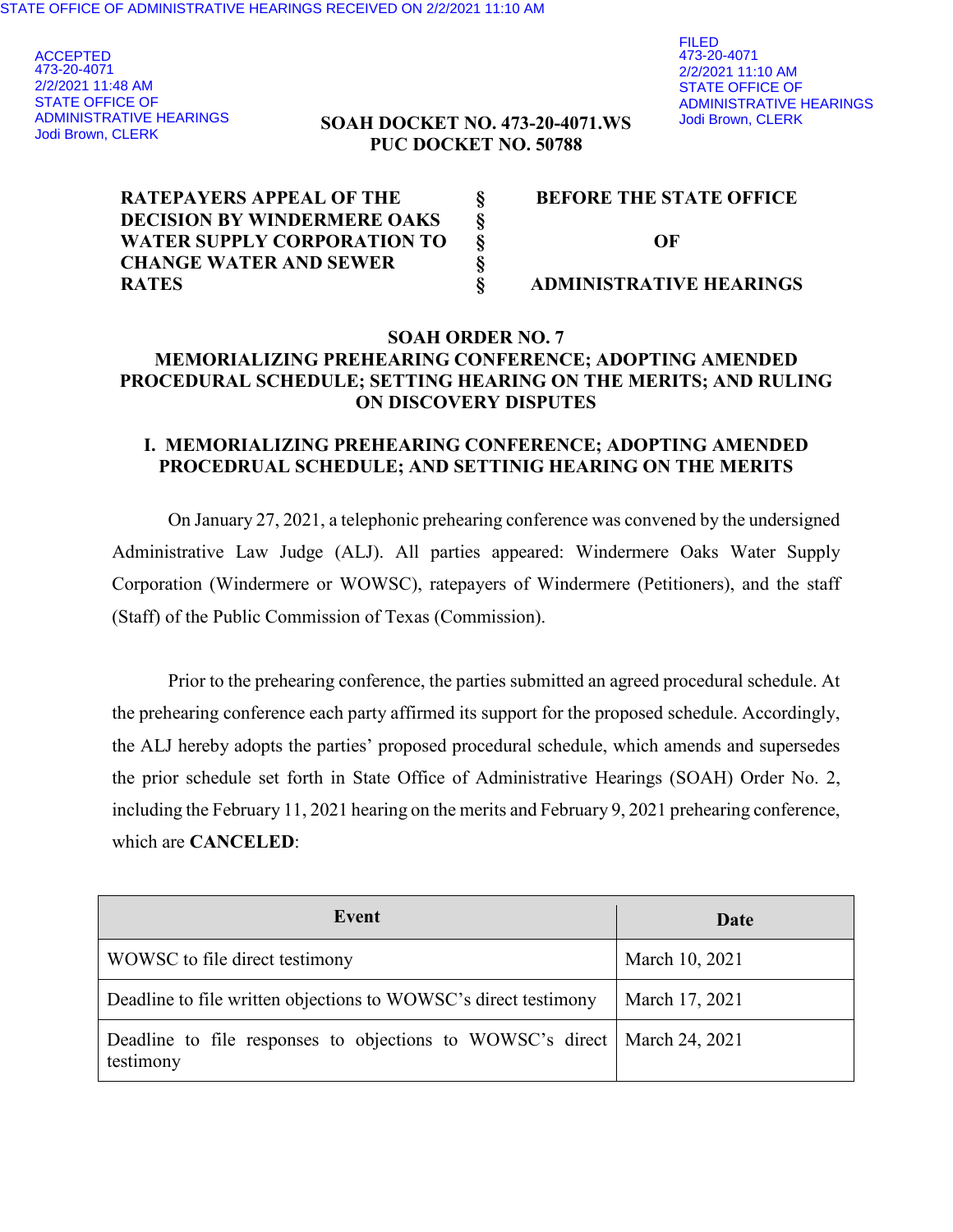#### **SOAH DOCKET NO. 473-20-4071.WS SOAH ORDER NO. 7 PAGE 2 PUC DOCKET NO. 50788**

| <b>Event</b>                                                                 | <b>Date</b>             |
|------------------------------------------------------------------------------|-------------------------|
| Petitioners to file direct testimony                                         | April 7, 2021           |
| Deadline to file written objections to Petitioners' direct testimony         | April 14, 2021          |
| Deadline to file responses to objections to Petitioners' direct<br>testimony | April 21, 2021          |
| Staff to file direct testimony                                               | May 5, 2021             |
| Deadline to file written objections to Staff's direct testimony              | May 12, 2021            |
| Deadline to file responses to objections to Staff's direct testimony         | May 19, 2021            |
| Deadline to propound discovery on direct case of all parties                 | May 26, 2021            |
| Deadline to conduct all depositions on direct case of all parties            | May 26, 2021            |
| WOWSC to file rebuttal testimony                                             | June 7, 2021            |
| Deadline to file written objections to WOWSC's rebuttal testimony            | June 14, 2021           |
| Deadline to file responses to objections to WOWSC's rebuttal<br>testimony    | June 21, 2021           |
| Deadline to propound discovery on WOWSC rebuttal testimony                   | July 6, 2021            |
| Deadline to conduct all depositions on rebuttal testimony                    | July 6, 2021            |
| Hearing on the Merits <sup>1</sup>                                           | Week of July 12-16 2021 |

Also pursuant to the parties' agreement, drafts of testimony and email communications containing drafts of testimony are not discoverable.

<sup>&</sup>lt;sup>1</sup> It remains unclear when regular live hearings will resume. Under the Chief ALJs' current Emergency Order, hearings shall generally be conducted by phone or videoconference "until further notice." *See*  http://www.soah.texas.gov/emergencyNotice.html*.* Given this uncertainty, the parties should plan for a Zoom hearing. The parties should continue to monitor the Commission's and SOAH's webpages for developments, and may request a live hearing if warranted. Otherwise, instructions for preparing for and attending the Zoom videoconference hearing on the merits will issue in a future order.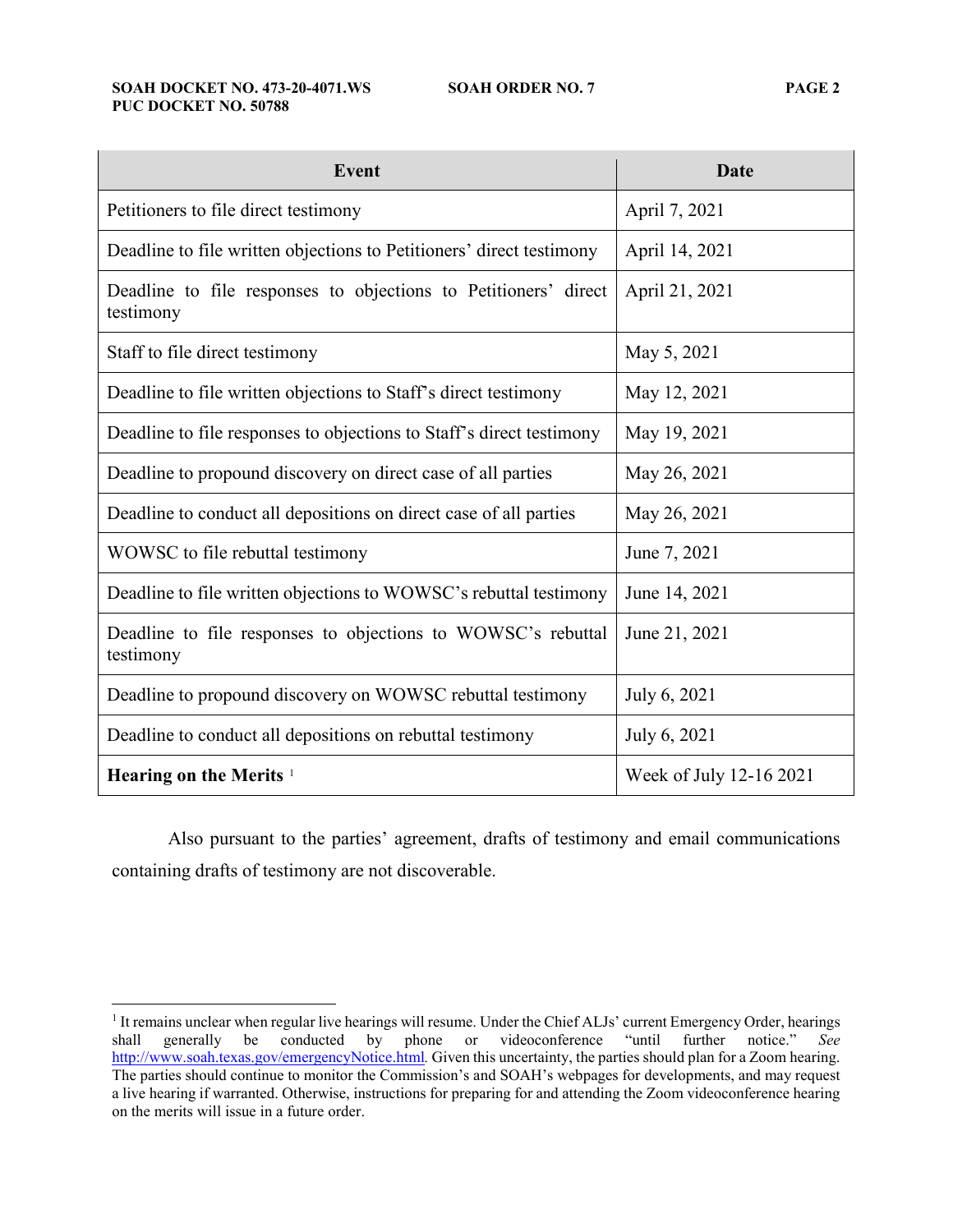While the schedule in SOAH Order No. 2 has been superseded, the information concerning filing and discovery procedures remains valid. Parties are requested to consult that information and the rules cited therein as they continue the discovery process.

The parties may contact the ALJ's Administrative Assistant, Nadia Martinez, at nadia.martinez@soah.texas.gov, with procedural questions.

#### **II. RULING ON PENDING MOTIONS**

At the prehearing conference, the parties also discussed pending discovery motions, stating that they were unable to resolve any disputes through mediation. These motions comprised: (1) Staff's November 4, 2020 motion to compel Windermere to respond to Staff's first requests for information (RFIs) Nos. Staff 1-7 and Staff 1-14, and (2) Windermere's September 30, 2020 motion to compel Petitioners to respond to Windermere's first RFIs. Each motion is addressed below.

### **Staff's November 4, 2020 Motion to Compel**

Following the prehearing conference, Windermere filed on January 28, 2021, a supplemental response to Staff's contested RFIs, which sought invoices for legal expenses that Windermere is recovering through the water and sewer rates being appealed in this proceeding. Having initially objected to disclosing this information on the grounds of attorney/client and work product privilege, Windermere's Board since voted to disclose this information and waive its prior objection. Because Windermere purports to have provided the responsive information sought by Staff under seal, the ALJ finds that the motion to compel is thus moot and **denies** it without prejudice on that basis.

Windermere's supplemental response states that it is still in the process of releasing the unredacted legal invoices to the public and so has provided them under seal in this proceeding. Windermere is requested to inform the ALJ when this process has progressed to the point where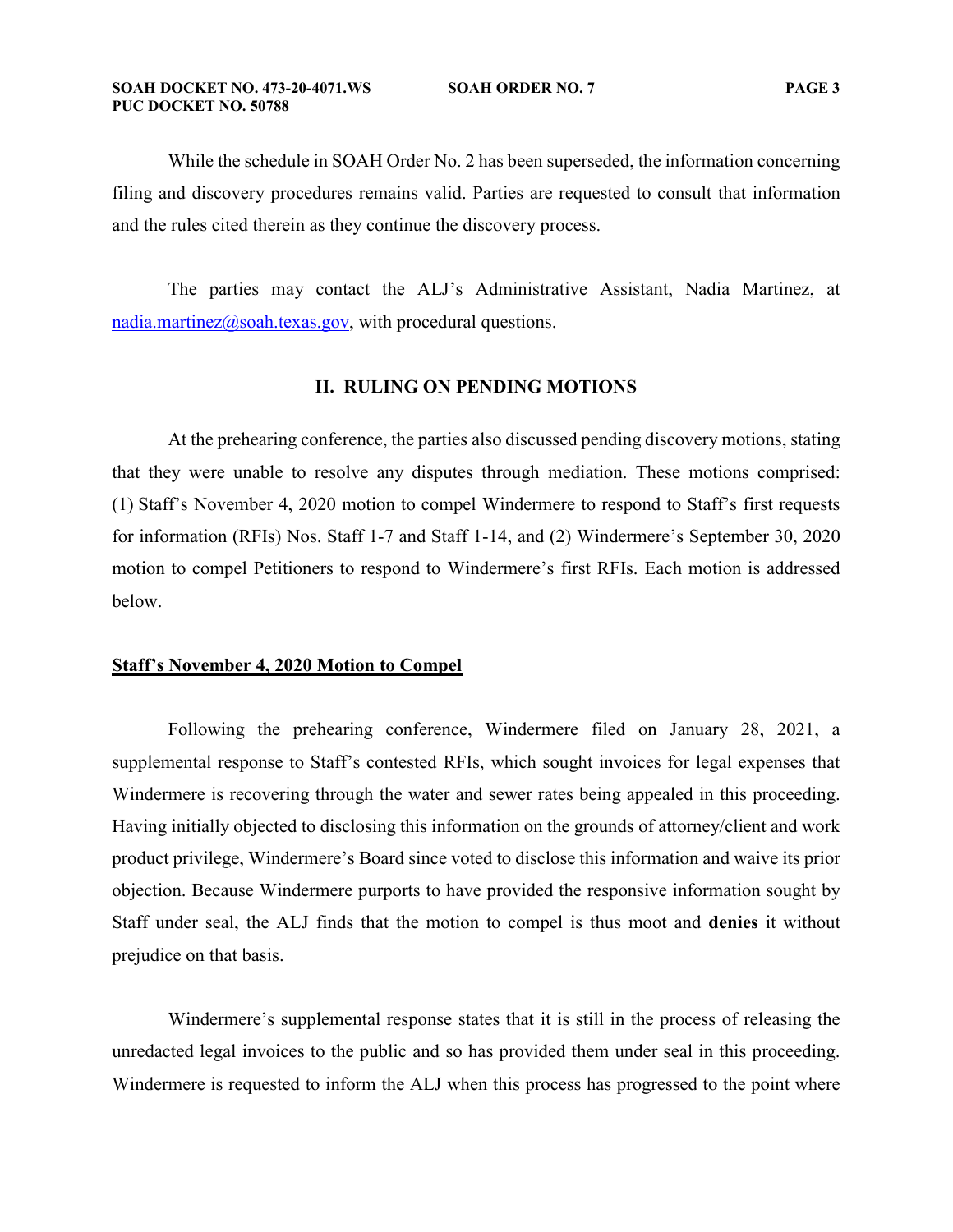the seal may be lifted on these documents, so that they may be a part of the public record of this proceeding, to which they appropriately belong.

### **Windermere's September 30, 2020 Motion to Compel**

On September 9, 2020, Windermere served Petitioners with its First RFI, seeking documents and other items in this matter. After seeking an extension of time, Petitioners, on September 23, 2020, filed their objections to Windermere's First RFI. Windermere filed its motion to compel Petitioners to respond on September 30, 2020, and there appears to be no filed response to Windermere's motion.

As an initial matter, Windermere alleges multiple deficiencies in Petitioners' failure to respond to its discovery requests. First, Windermere asserts that Petitioners did not timely object, instead filing their objections three days after the deadline for such objections and two days after their motion for extension of time, which Windermere contends was also untimely. The ALJ finds that, due to the unusual and unexpected procedural posture of this case at the time of the dispute when it was expected to have already been referred to mediation pursuant to the agreed procedural schedule adopted in SOAH Order No. 2—Petitioners' untimeliness is not a sufficient basis to compel them to respond to discovery. However, the ALJ does expect all parties to comply with the discovery rules and procedural schedule now in effect and to henceforth confer in better faith regarding any objections.

Second, Windermere argues that Petitioners' privilege log is inadequate, apparently lacking some documents for which Petitioners claim privilege, and organized such that it is impossible to determine which RFIs correspond to which documents and claims. The ALJ reminds Petitioners that, though they are not lawyers, they are held by law to the same standard as the other parties to this case. Petitioners are therefore **ORDERED** to revise and maintain a privilege log that complies with Texas Rule of Evidence 193.3, no later than seven business days from the issuance of this order.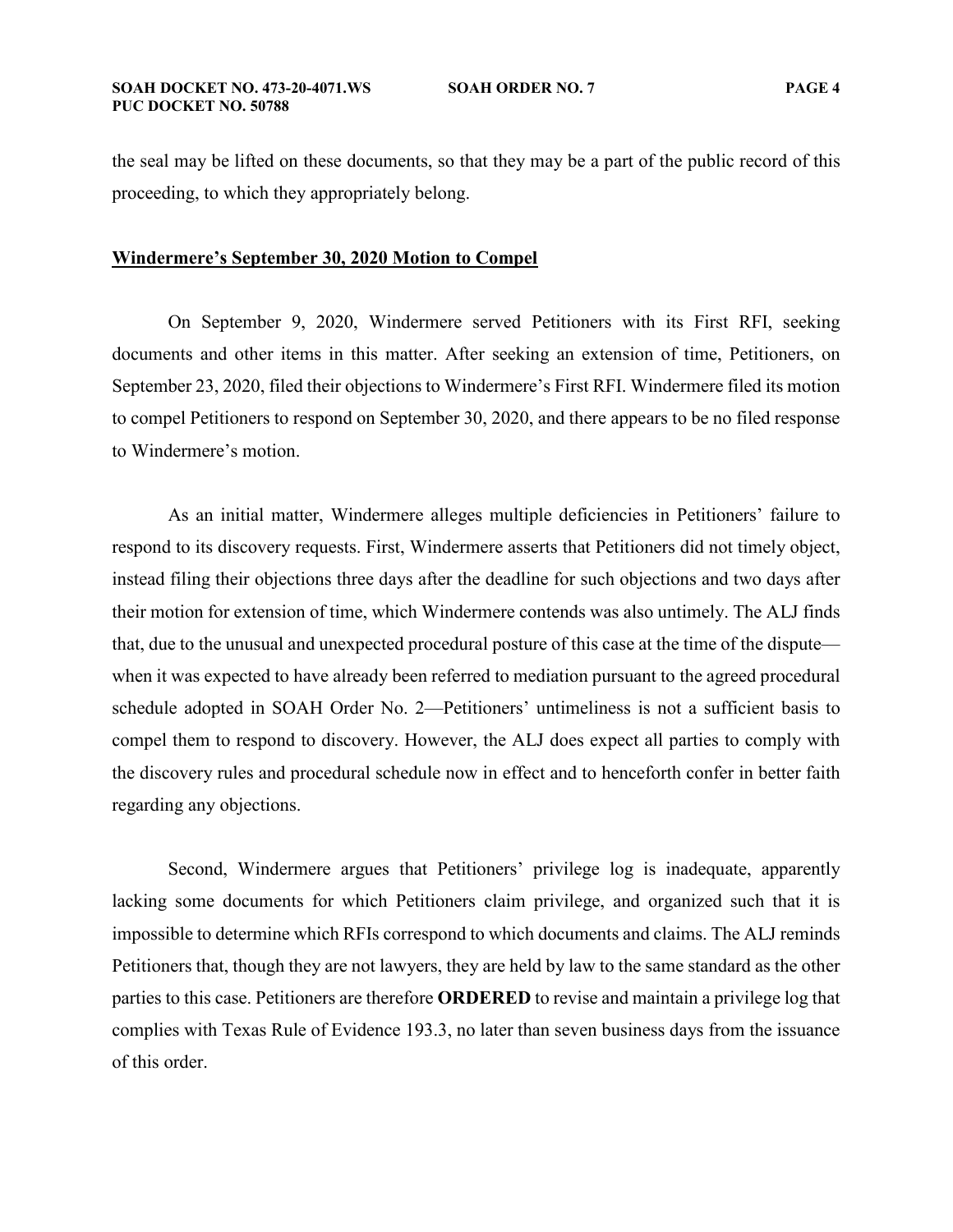Having addressed the preliminary complaints regarding Windermere's response, each objection is addressed below.

### **1. WOWSC RFI No. 1-2 Provide all Public Information Act Requests from Ratepayer Representatives and other WOWSC members to WOWSC regarding WOWSC operations, services, litigation fees, board members, and rates from 2017 to present.**

Petitioners object on the apparent basis of relevancy and assert that Windermere has at least an equal right of possession of any such materials. Windermere apparently has withdrawn its request to compel production of these materials, stating that it will provide all relevant requests in its direct testimony. Accordingly, its motion to compel is **denied without prejudice as moot**.

**2. WOWSC RFI No. 1-3 On Feb. 29,2020, representatives from Aqua Texas, Inc., Aqua Utilities, Inc., and Aqua Development, Inc. d/b/a Aqua Texas (Aqua Texas) gave a presentation to WOWSC members. Admit or deny that Petitioners advertised and/or promoted via email or social media posting the event to WOWSC members**.

Petitioners object to this request as irrelevant. Windermere responds that, to the extent Aqua Texas has encouraged or otherwise affected the legal fees at issue, any responsive material could bear on the reasonableness of the rates that seek to recover such fees. Windermere further contends that responsive documents may show that Aqua Texas has attempted to lure ratepayers away from Windermere, calling into question how the reasonableness of rates thus affected should be evaluated. The ALJ agrees. Windermere's motion to compel a response to this RFI is **granted**.

### **3. WOWSC RFI No. 1-4 Provide all correspondence and documents between Petitioners and representative of Aqua Texas representatives between January 1, 2019 and August 26, 2020.**

Petitioners again object to this request as irrelevant. For the same reasons described with respect to the previous RFI, Windermere's motion to compel a response to this RFI is **granted**.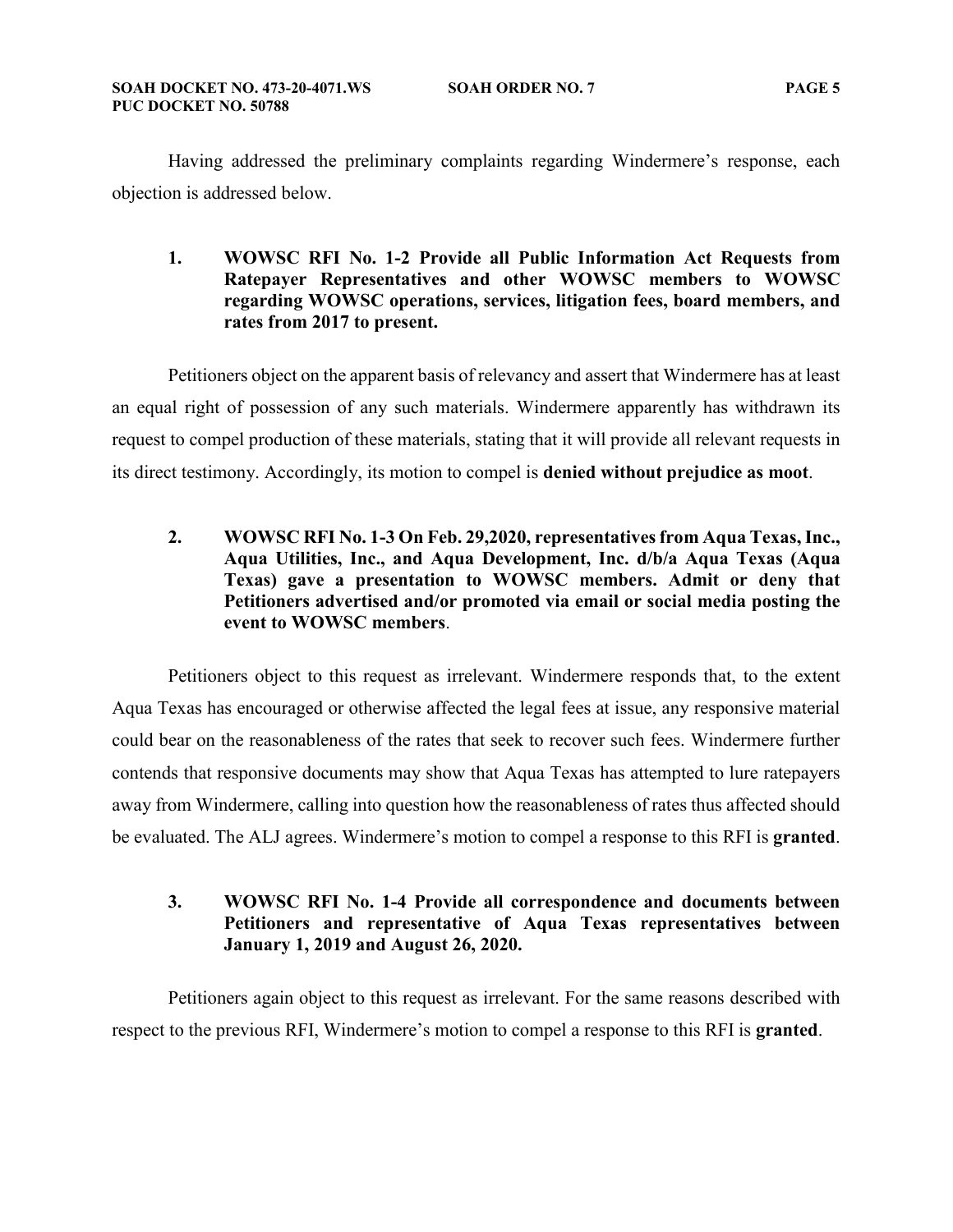**4. WOWSC RFI No. 1-6 Provide all correspondence between Josie Fuller and Patti Flunker and the named plaintiffs in Cause No. 48929, in the 33rd Judicial District of Burnet County, Texas, Dick Dial, Bruce Sorgen, and Rene Ffrench, regarding WOWSC operations, services, litigation fees, board members, and rates from 2017 to present.** 

Petitioners object to this request as irrelevant and contend that responsive information may be privileged. Windermere asserts that it is entitled to know if there is a coordinated effort against it, and that Petitioners have failed to show any privilege. While this request approaches the limit of relevance, it cannot be denied that responsive materials may show a united purpose among ratepayers that could, again, call into question how reasonableness may be evaluated when there is an ulterior motive at play. Windermere's motion to compel a response to this RFI is **granted**. However, Petitioners are not required to produce privileged documents, though their privilege log must conform to the applicable rules, and Windermere may challenge any such claim of privilege in a future motion.

# **5. WOWSC RFI No. 1-7 Provide all correspondence and documents between Ratepayer Representatives and signatories to the rate protest petition filed in this docket regarding the Petition to Appeal Rates from January 1, 2019 to present.**

Petitioners contend that, again, this information is irrelevant, and possibly privileged. Windermere rightly notes that Petitioners do not explain how this information is irrelevant, as it relates to the key issue in this proceeding, and have not established any privileged. Therefore, again, Windermere's motion to compel Petitioners to respond to this RFI is **granted**, though Petitioners may withhold any privileged information, subject to potential future challenge.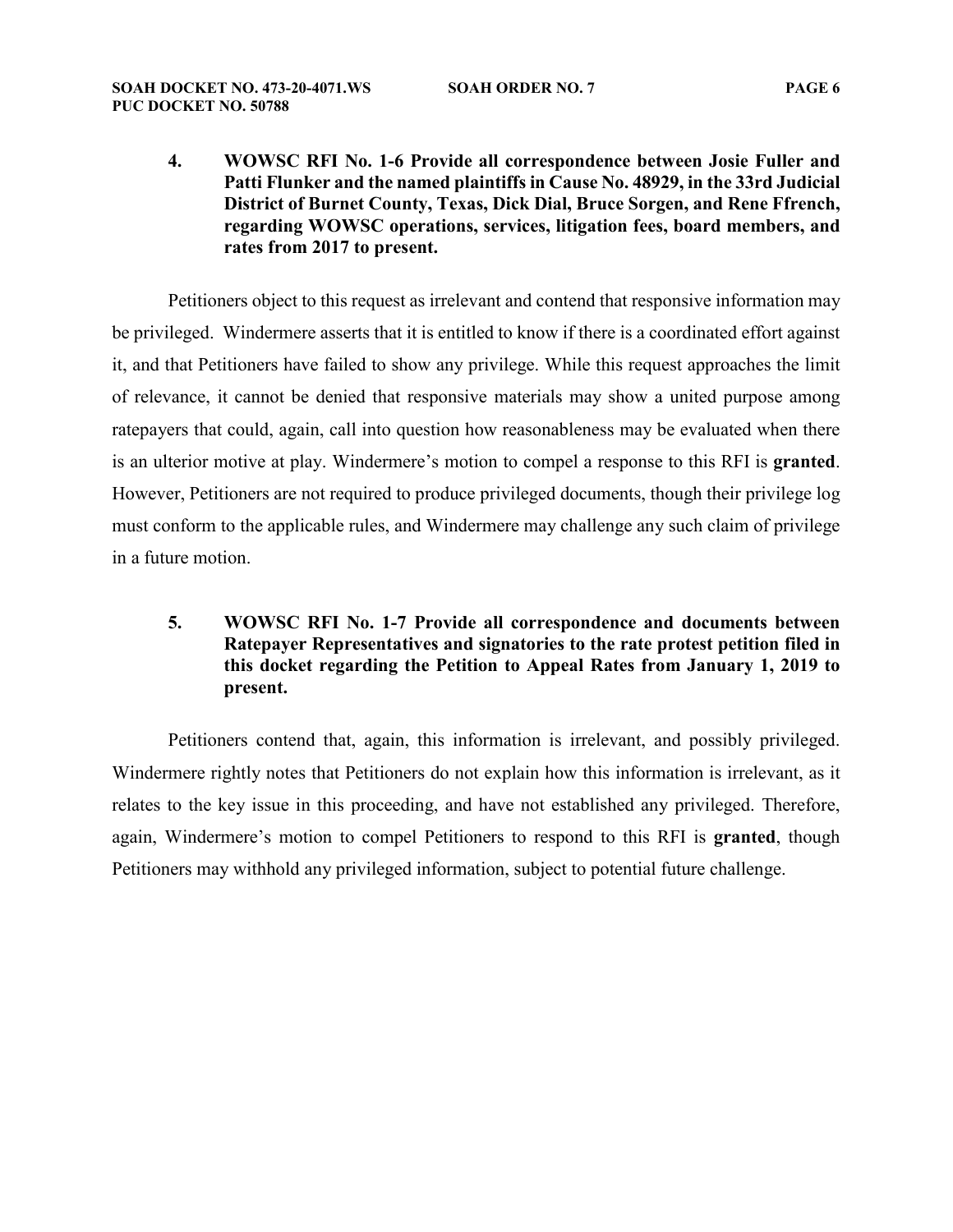**6. WOWSC RFI No. 1-8 Provide all correspondence and documents between Ratepayer Representatives and signatories to the rate protest petition filed in this docket regarding WOWSC operations, services, litigation fees, Ratepayer Representatives nominations, and rates from 2017 to present.**

Petitioners and Windermere repeat the same arguments here. And the result is the same: Windermere's motion to compel Petitioners to respond to this RFI is **granted**, though Petitioners may withhold any privileged information, subject to potential future challenge.

**7. WOWSC RFI No. 1-9 Admit or deny that Ratepayer Representatives sent a survey to WOWSC members regarding WOWSC operations, service, and rates. If admission, provide the survey and all drafts of the survey.** 

Petitioners object on grounds of relevance, and that it will cause confusion, or prejudice. Windermere flatly disputes these concerns. The ALJ finds that the material is relevant and that Petitioners have failed to demonstrate a persuasive basis for its stated concerns. Accordingly, Windermere's motion to compel Petitioners to respond to this RFI is **granted**.

# **8. WOWSC RFI No. 1-12 Provide links and/or video files to all posts by Petitioners on NextDoor, Facebook, YouTube and other social media platforms regarding WOWSC, its Board members, operations, services, and rates from 2017 to present.**

Petitioners assert that this information is outside of their possession, custody, or control, as well as irrelevant. Windermere points out that the request is defined to include only posts made by Petitioners, such that they should have control over the requested links or files. Petitioners also object that that the request is irrelevant and misleading or prejudicial. The ALJ finds these concerns are misplaced. Windermere's motion to compel Petitioners to respond to this RFI is **granted**.

**9. WOWSC RFI No. 1-14 Provide all correspondence and documents between Josie Fuller and Patti Flunker regarding WOWSC operations, services, litigation fees, board operations, board members and rates from 2017 to present.**